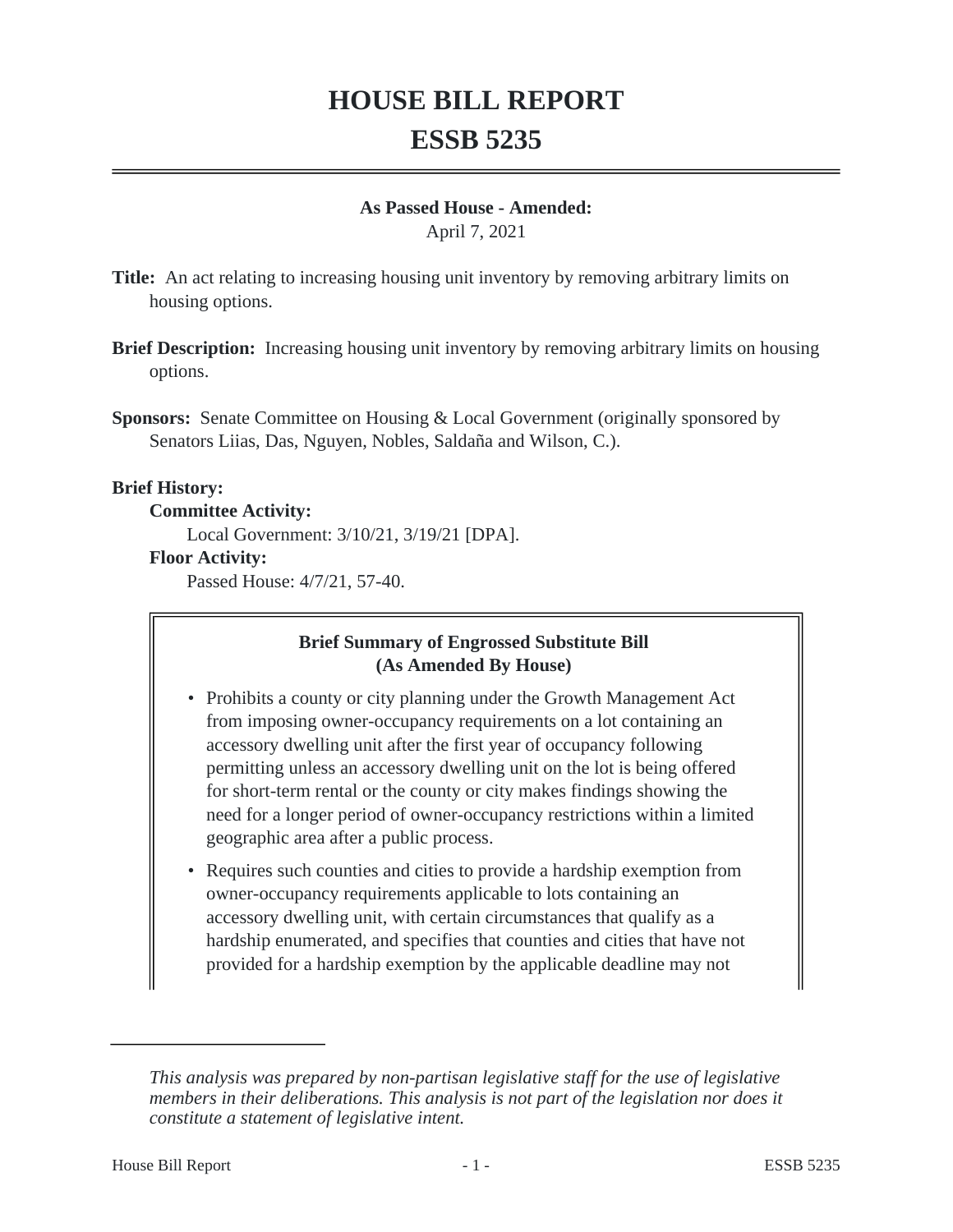impose an owner-occupancy requirement except in limited circumstances.

- Allows cities and counties to encourage the use of accessory dwelling units for long-term through the imposition or waiver of fees, taxes, or other regulations, conditioned on the requirement that, if incentives for the development or construction of accessory dwelling units are offered, the incentives must be conditioned on the units being subject to an effective binding commitment or covenant that they will not be used for short-term rental and the county or city has a program to audit compliance with such commitments or covenants.
- Requires such counties and cities to adopt the required regulations within two years of the county's or city's next required comprehensive plan review under the Growth Management Act, and provides that the regulations will take effect and preempt any contrary regulations if not adopted by the deadline.
- Prohibits cities and counties from regulating or limiting the number of unrelated people who can occupy a house or other dwelling unit, outside of occupant limits on group living arrangements regulated under state law, limits on short-term rentals, and generally applicable health and safety regulations and limits based on occupant load per square foot established in an ordinance or applicable building code.

## **HOUSE COMMITTEE ON LOCAL GOVERNMENT**

**Majority Report:** Do pass as amended. Signed by 7 members: Representatives Pollet, Chair; Duerr, Vice Chair; Goehner, Ranking Minority Member; Griffey, Assistant Ranking Minority Member; Berg, Robertson and Senn.

**Staff:** Kellen Wright (786-7134).

### **Background:**

The Growth Management Act (GMA) requires that certain counties, and the cities within those counties, engage in planning for future population growth. Counties that have a population of 50,000 or more and, prior to May 16, 1995, had its population grow by 10 percent or more, or, after May 16, 1995, by 17 percent or more in the prior 10 years are covered by the GMA. Generally, so too is any county that experiences population growth of 20 percent. Counties that do not meet the standards for automatic inclusion in the GMA may nonetheless choose to be included. Currently, 18 counties are required to fully plan, 10 have chosen to fully plan, and 11 are not subject to the full GMA planning requirements.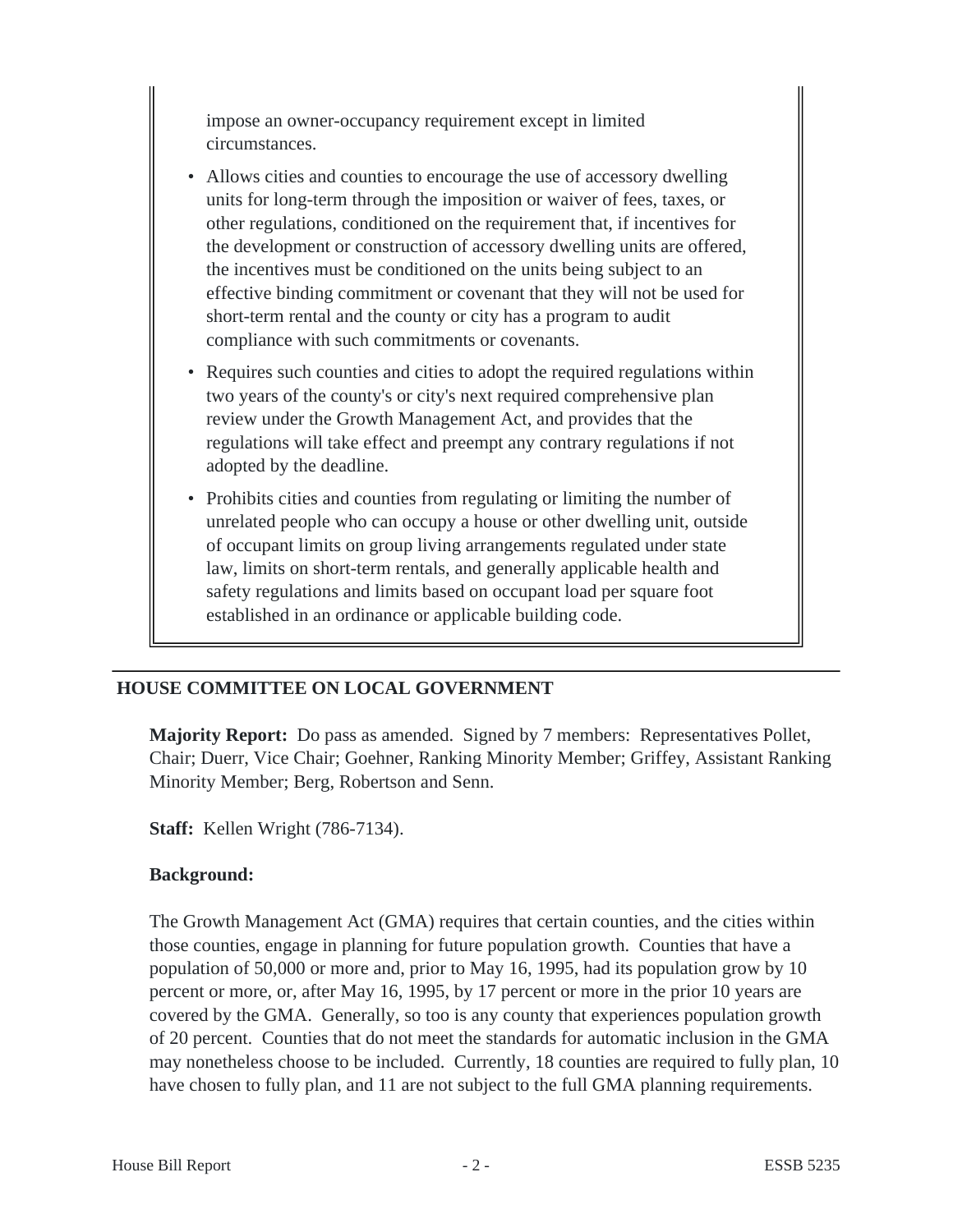The centerpiece of the planning process is the comprehensive plan, which must contain certain elements and must be guided by 13 goals established by the Legislature. Comprehensive plans are required to be reviewed and, if necessary, revised every eight years to ensure that the plan and regulations comply with the requirements of the GMA. These eight-year review deadlines are staggered for different counties. Four counties have a current deadline of June 30, 2024; 10 have a deadline of June 30, 2025; 10 have a deadline of June 30, 2026; and 15 have a deadline of June 30, 2027.

An accessory dwelling unit (ADU) is a residential living unit providing complete, independent living facilities and permanent provisions for sleeping, cooking, sanitation, and living on the same lot as a single-family house, duplex, triplex, townhome, or other housing unit. As of July 1, 2021, cities located in counties planning under the GMA are prohibited from requiring the provision of off-street parking for ADUs within a quarter mile of a highcapacity transportation system stop, a rail stop, or certain bus stops unless the city determines that on-street parking is infeasible for the ADU. Many cities require that at least one of the units on a lot containing an ADU be occupied by the owner of the property.

Local governments regulate the residential use of property in various ways. One way is by limiting the occupancy of a household or dwelling unit by ordinance. These ordinances often distinguish between occupation by "family" and occupation by "unrelated persons." The number of family members that occupy a household or dwelling unit is generally not restricted, and the United States Supreme Court has found some limitations on the number of family members who can share a dwelling to be unconstitutional. In contrast, the number of unrelated persons living together is often restricted. Such restrictions are permissible, as long as they do not conflict with the Federal Fair Housing Act or any state laws regulating certain group living arrangements. For example, certain restrictions on group homes for persons with disabilities may be prohibited by the Fair Housing Act or the Washington Housing Policy Act.

### **Summary of Amended Bill:**

Counties and cities fully planning under the GMA may not impose or enforce an owneroccupancy requirement on any housing or dwelling unit on a lot containing an ADU after the first year of occupancy following permitting unless an ADU on the lot is being offered for rent for periods of less than 30 days or the county or city makes findings showing the need for a longer period of owner-occupancy restrictions within a limited geographic area after holding at least two public hearings on the matter and directly addressing community feedback in the final development regulation or ordinance adopted.

Additionally, counties and cities that impose an owner-occupancy requirement on lots containing an ADU must provide for a hardship exemption from these requirements. Such an exemption must allow an owner to offer the ADU or primary residence on the lot for rent for periods of 30 days or longer as if a unit on the property were owner-occupied. The hardship exemption would apply when an owner no longer occupies the primary residence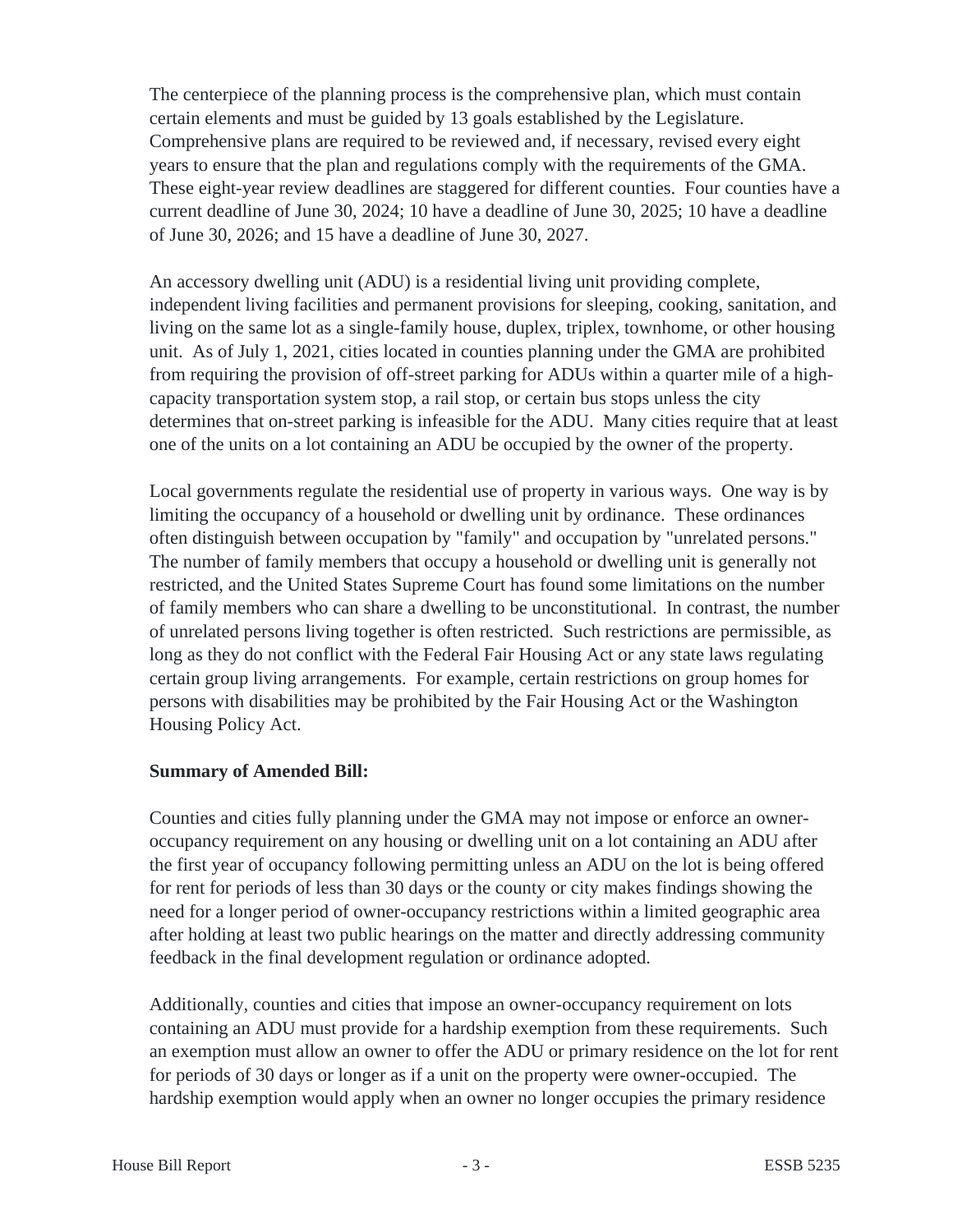due to age; illness; financial hardship from the loss of a spouse, domestic partner, or coowner; disability status; military deployment; or other such reason that would make the owner-occupancy requirement an undue hardship on the owner. Cities and counties must develop a process for reviewing hardship applications.

Counties and cities that impose owner-occupancy requirements and fail to adopt the hardship exemption as required may not impose owner-occupancy requirements on lots containing ADUs until the exemption has been adopted, unless the owner of the lot offers an ADU in the state for short-term rental, or owns more than three ADUs within the county.

Counties and cities may encourage the use of ADUs for long-term housing through the imposition of fees or taxes, or the waiver of fees, taxes, or regulations. Incentives for ADUs, however, may only be offered if the county or city ensures that the ADUs are subject to binding commitments or covenants that they will not be regularly offered for short-term rental, and the city or county has a program to audit compliance with the commitments or covenants.

Counties and cities must conform their regulations and official controls with the requirements related to ADUs within two years of the county's or city's next applicable deadline for the review of its comprehensive plan after July 1, 2021. If a city or county has failed to adopt the requirements by the deadline, the requirements apply, take effect, and preempt any contrary regulations.

Except for occupant limits on group living arrangements regulated under state law or on short-term rentals, and limitations based on occupant load per square foot or generally applicable health and safety regulations established in an ordinance or applicable building code, cities and counties cannot regulate or limit the number of unrelated people who may occupy a house or other dwelling unit.

**Appropriation:** None.

**Fiscal Note:** Available.

**Effective Date:** The bill takes effect 90 days after adjournment of the session in which the bill is passed.

## **Staff Summary of Public Testimony:**

(In support) Accessory dwelling units are an increasingly popular housing choice that many in the Puget Sound are looking for, and have an important part to play in overall housing supply. There needs to be more housing choices and flexibility. An ADU can fit into an existing neighborhood and is an affordable housing option, as most are rented for belowmarket rate. They allow homeowners to make some extra income to help cover the rising cost of home ownership, while also allowing flexibility for family members who want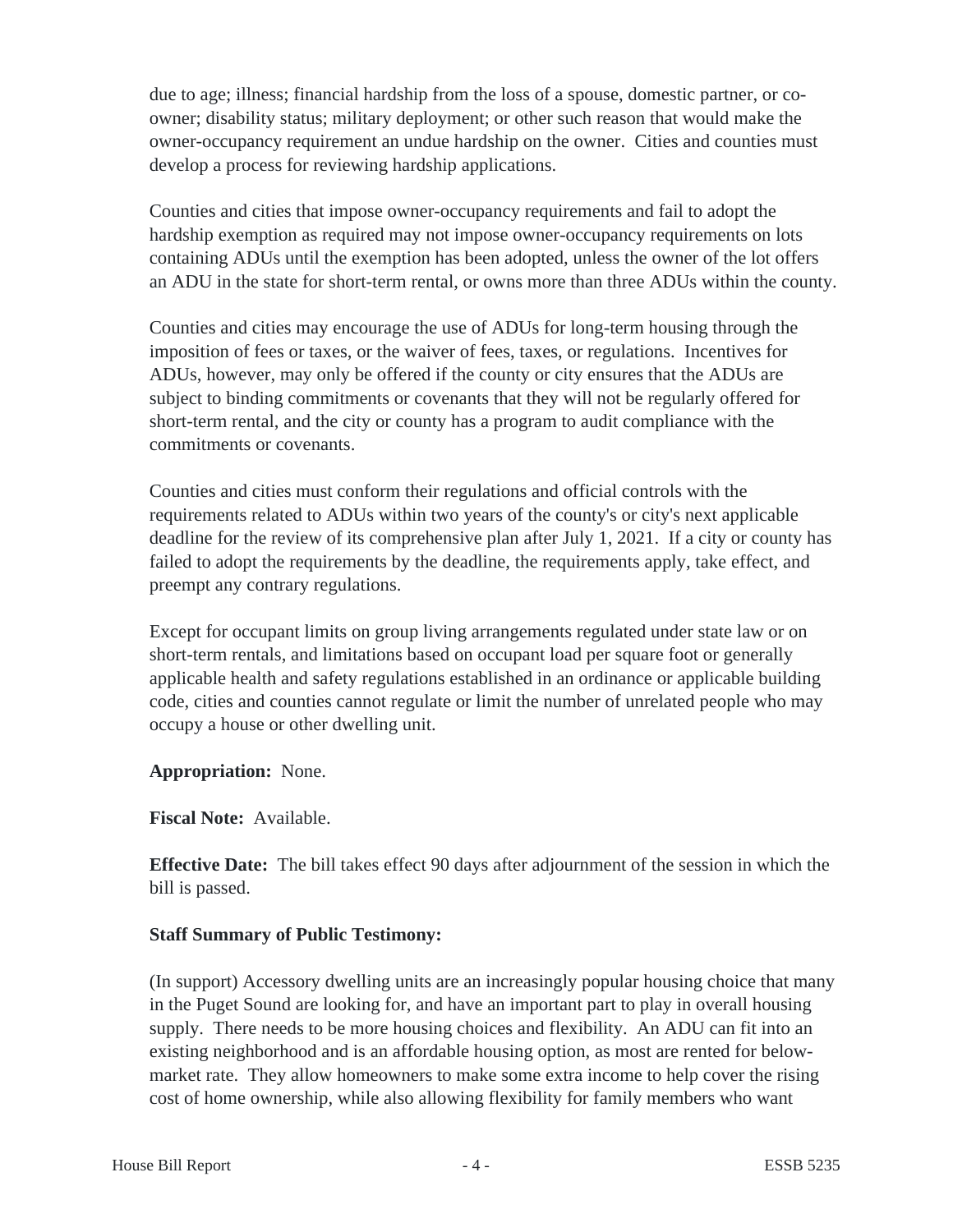independence while still remaining in the community. This is a common sense solution to address housing with no cost to the government. By 2030 there will be an additional housing shortage for people who want more accessible housing and are on a fixed income. Accessory dwelling units can help create housing in neighborhoods with exclusionary zoning and can help seniors age in place. These benefits may not be realized because of current arbitrary restrictions. Restrictions on the use of ADUs disincentivize them, and turn people away from owning homes with ADUs or keep ADUs idle. Owner-occupancy requirements are a barrier for ADUs, as owners may avoiding building ADUs in case their circumstances change. Currently at least 89 cities have owner-occupancy restrictions. They are akin to making an apartment building owner live in the apartment building. Owneroccupancy is not required for other types of housing, and should not be required for ADUs. The septic system and other limitations do not change whether an owner is living there or not. Current regulations are driving some to build unlicensed ADUs because of the onerous restrictions. This bill will help more ADUs get built and will address the housing affordability crisis. Both Oregon and California have passed reforms that have led to more ADUs, and this bill is a good first step toward reform. When Seattle worked on its reforms, the environmental impact statement found that ADUs would reduce the likelihood of teardowns in neighborhoods with high risk of displacement. Concerns with short-term rentals can be addressed directly with regulations rather than using owner-occupancy requirements with ADUs. A lot of the concern about ADUs is about preventing people from living in neighborhoods. Arbitrary limits on unrelated occupancy should be removed as they bar the use of a cheaper housing options just because there is no familial relation. Floor area limits better address concerns with overcrowding. Limits like those on ADUs and on unrelated occupancy discriminate against renters and limit the freedom of owners. A person's designation as a renter or owner is not an indication of quality. These restrictions limit the options of those without access to capital, and financial lending for ADUs is difficult. There needs to be more housing across the state, and for new innovative approaches. Housing supply and affordability are economic as well as climate-justice issues. They keep people away from jobs and force them to commute with negative consequences. Compact, walkable communities are the solution for economic and climate issues.

(Opposed) The element related to ending restrictions on unrelated persons is good, and has been refined since prior proposals. There are at least 119 cities that have ADU ordinances, and most reflect a model ordinance from the Department of Commerce in the 1990s, which included owner-occupancy requirements. Owner-occupancy restrictions can be used to build support for ADUs in existing neighborhoods. The bill seems to prohibit owneroccupancy restrictions on either primary units or ADUs, which could address some of the concerns. It is unclear whether prior regulations are grandfathered in. The impacts of the bill are unclear, and ADU construction might not be contemplated by zoning. Additional affordable housing options are good, but there are multiple technical issues with the bill: some cities do not have an R-9 zoning designation; it is unclear what regulations would be grandfathered in; and it does not address private covenants on real property, which can often contain the same restriction limiting ADUs more than current regulations. The bill